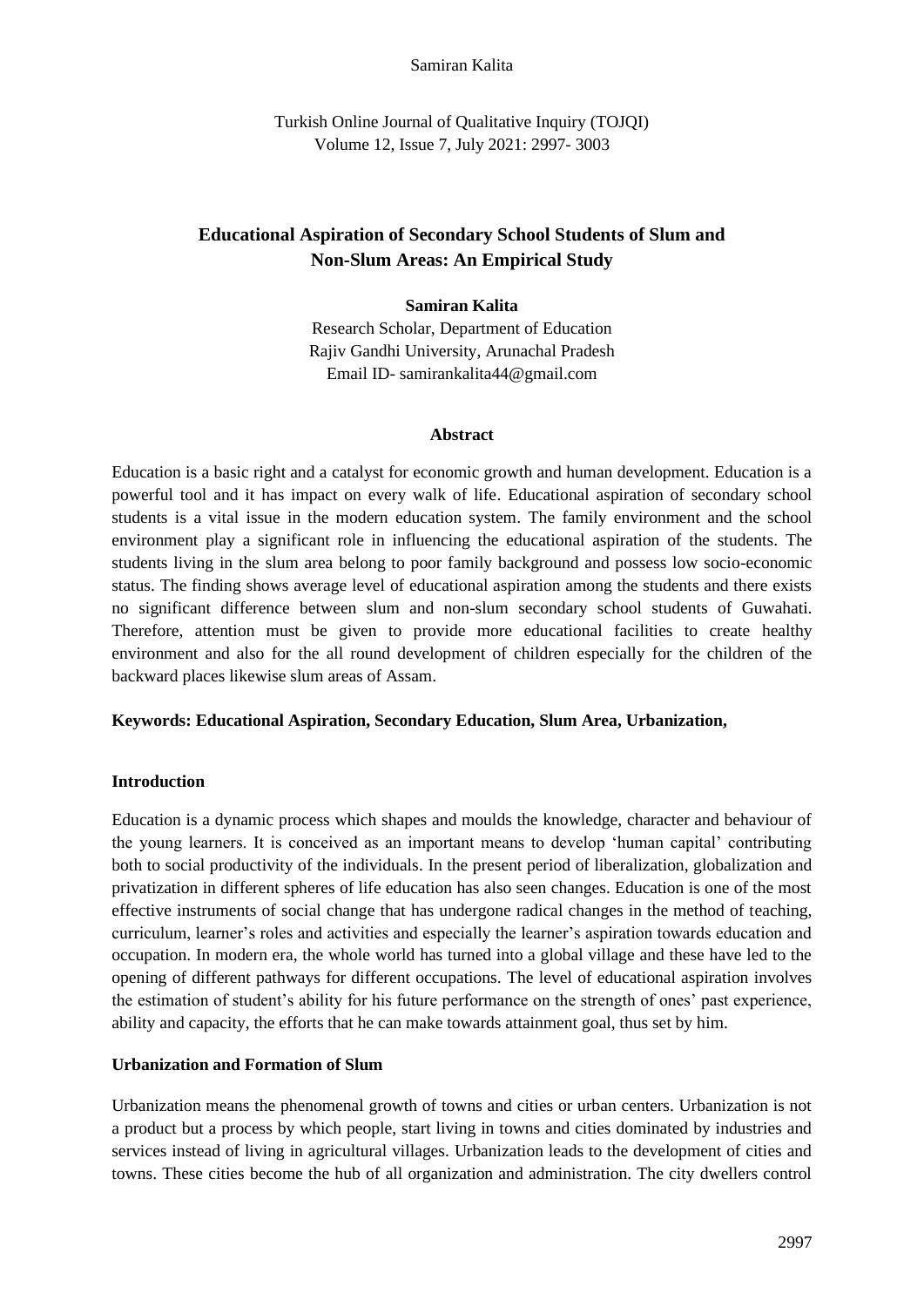# Educational Aspiration of Secondary School Students of Slum and Non-Slum Areas: An Empirical Study

most of the institutions that dominate the economic, social, cultural and political life of the country. Urbanization has brought changes in the types of educational institutions, occupational pattern, economic system and political system of a nation. The process of urbanization causes rapid migration and urban growth simultaneously leads to the formation of slum. Urbanization and formation of slums are twin processes. Slums are a common feature of urban landscape. The nature of slum and social background of its inhabitants largely depend upon economic development and technological advancement of a country. The impact of urbanization in the growth and development of slums have also been found in the cities of Assam.

The slums of Greater Guwahati are characterized by a high density of population with overcrowded low-quality houses and poor sanitation, single-room houses, improper drainage connectivity to houses, no garbage disposal and unhygienic environment. Rural-Urban migration is high in the city core due to the high concentration of economic activities and education opportunities. This also results in a high degree of floating population which exerts pressure on existing infrastructure

# **Educational Aspiration**

Educational aspiration has considered as a 'concept referring orientation towards educational goal, spaced in continuum of difficulty and social prestige and arranged in educational hierarchy'. Educational aspiration means the level of formal schooling that one would like to complete. Educational aspiration is the estimation of his ability (whether over, under or realistic), for his future performance on the strength of his past experience (Goal discrepancy), his ability and capacity, the effort that the students can make towards attainment of goal.

Educational aspiration is one's will in academics whereas Level of Educational Aspiration is the measure of this will. Level of Educational Aspiration Test not only measures the Level of Educational Aspiration but also helps in predicting the type of aspiration. Aspiration of education is 'a definite mode of behaviour manifesting of one's realistic expectations in the field of education and his striving to realize those expectations. "Educational Aspiration denoting the goal setting in the field of education is the educational level which an individual wish to reach.

# **Review of Related Studies**

**Makkar (2010**) revealed that the secondary school students who belong to urban area have significantly high educational aspirations and better school adjustment than their counterparts belonging to rural area. The students studying in private schools have significantly high educational aspirations and better school adjustment than the students studying in government schools. Further, the study revealed that female students have significantly high educational aspirations and better school adjustment than male students. **Borah and Gogoi (2012)** carried out a study on the growth of slum areas and changing land use pattern in Guwahati city, India. The study reveals that the slums are the congested residential areas and these people have a shortage of dwelling units. There is a lack of open spaces in Guwahati area and there is an increase in built-up land at the expenses of agricultural land, forest and swamps. The growth of slum areas and changes in land use pattern has a negative impact on the ecological environment and urban infrastructure. **Raja (2016)** explored that there is a similar level of educational aspirations of rural and urban school students of Villupuram district of Tamilnadu. And again, no significant difference was found among the educational status of parents (literate/ illiterate) in the level of educational aspiration of high school students. **Singh (2016)** explained about the socio-economic conditions of slums dwellers in the present study. This study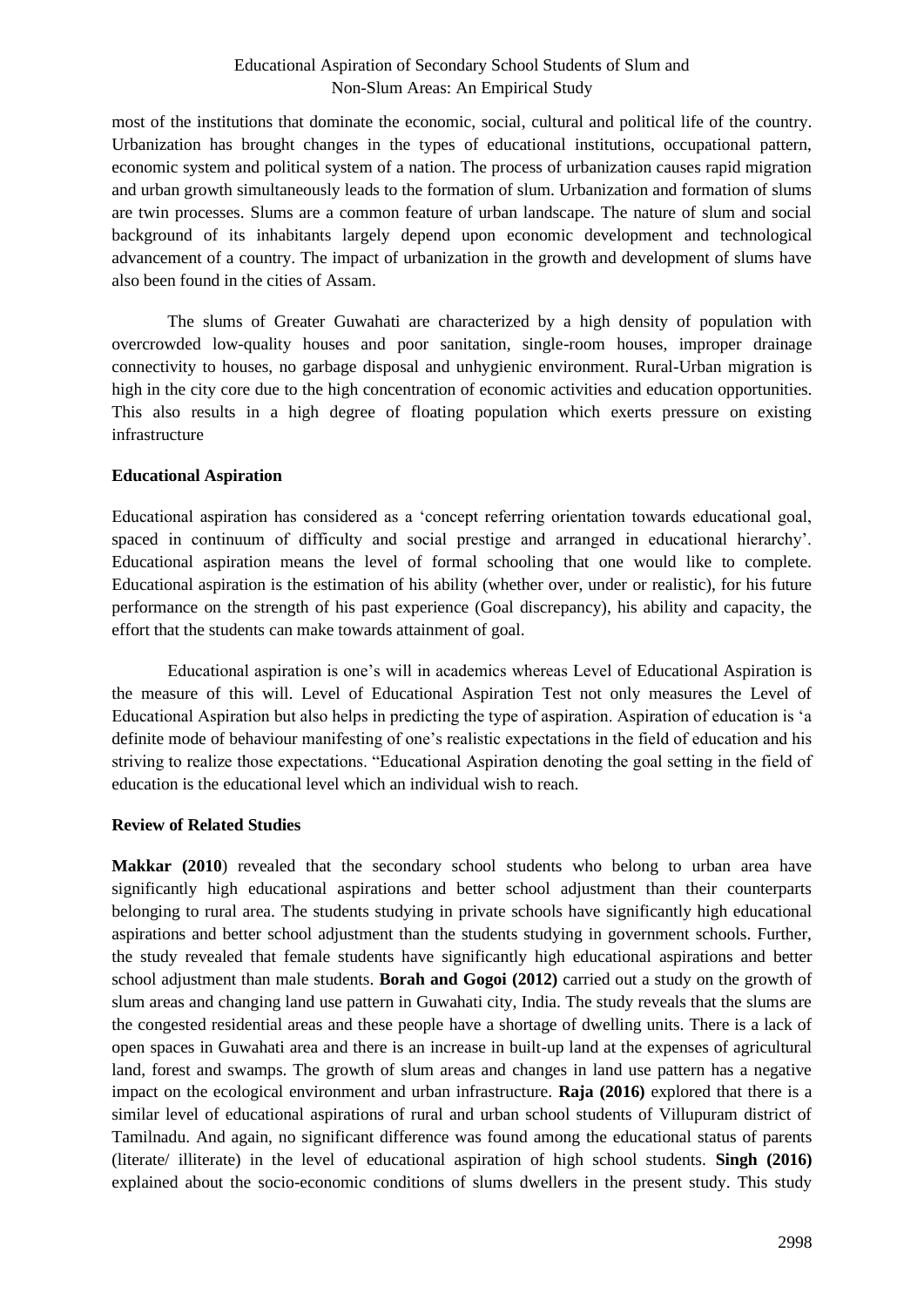reveals that the living standard quality of the slum dwellers and their existing housing condition is very low. There is an extreme lack of basic amenities and living a challenging life in the slum areas. **Roychoudhury (2018)** revealed that all the slum children were not availing their right to education and one of the major causes was that still many of the children did not know that education was their birthright. The educational problems faced by the slum children were child labour, no space and time at home to study, domestic work at home. Another condition that acts as barriers in the regular studies of the slum children is the environmental conditions of the locality such as noisy market area, alcoholic parents, single room house, and absence of electricity among others.

#### **Research Questions**

The present research is an attempt to address the following research questions:

- 1. What is the educational aspiration of secondary school students belonging to slum and nonslum areas of Guwahati?
- 2. Do the secondary school students of Guwahati belonging to slum and non-slum areas differ in their educational aspiration?

#### **Statement of the Problem**

Every student has his or her aspiration towards education and occupation, which is influenced by the family atmosphere, socio-economic status, and educational status of parents. The students living in the slum areas belong to poor family background and possess low socio-economic status. Against the backdrop, it is proposed to study and to get the empirical answers; the following problem is restated as "Educational Aspiration of Secondary School Students of Slum and Non-Slum Areas: An Empirical Study".

#### **Operational Definition of the Key Terms**

The different key terms used in the title and in the body of dissertation are operationally defined as follows:

**Educational Aspiration:** Educational aspiration is experiencing in terms of marks obtained, an estimate of goal setting, and success or failure experienced. The amount of efforts made in the examination and the ability and capacity to study for the examination have a direct bearing upon setting a future goal (Sharma and Gupta, 2011).

**Secondary School Students:** For the present study secondary school students are the students between the ages of 14 to 16 years, admitted in class IX and X of secondary schools of Guwahati city after completion of elementary education and before higher education.

# **Objectives of the Study**

The present study was undertaken with these objectives:

- 1. To reveal the educational aspiration of secondary school students of Guwahati belonging to slum and non-slum areas.
- 2. To study the educational aspiration of secondary school students of Guwahati belonging to slum and non-slum areas in relation to their
	- i. Gender
	- ii. Class
	- iii. Caste
	- iv. Mother tongue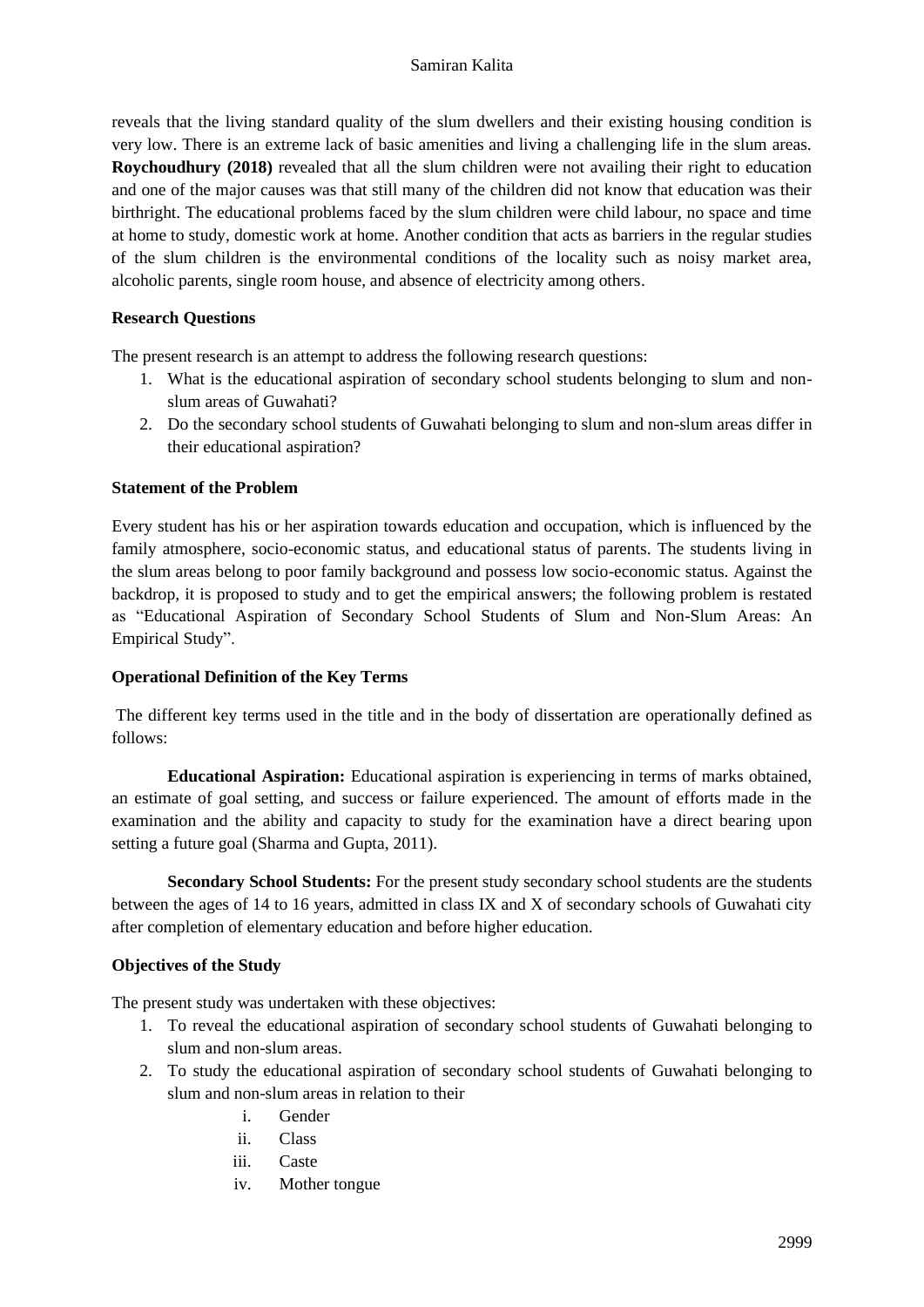# Educational Aspiration of Secondary School Students of Slum and Non-Slum Areas: An Empirical Study

- 3. To compare the educational aspiration among secondary school students of Guwahati belonging to slum and non-slum areas in relation to their
	- i. Gender
	- ii. Class
	- iii. Mother tongue

#### **Hypotheses of the Study**

To study the above-mentioned objectives, the following statistical hypotheses have been formulated:

- 1. There is no significant difference as regards educational aspiration between secondary school students of Guwahati belonging to slum and non-slum areas.
- 2. There is no significant difference in educational aspiration between secondary school students of Guwahati belonging to slum and non-slum areas in relation to their
	- i. Gender
	- ii. Class
	- iii. Mother tongue

#### **Research Method**

Here the present research study was brought under Normative Survey research. Normative survey method is that type of investigation that attempts to describe and interpret what exist at present. It is employed to collect detailed descriptions of existing phenomena with the intent of employing data to justify current condition and practices or to make more intelligent plans for improving them.

#### **Population and Sample of the Study**

There are nineteen secondary schools where the students from slum and non-slum areas of Guwahati city are studying together. Hence, these nineteen secondary schools are the population of secondary schools for the present study. Out of these nineteen secondary schools, seven (7) schools have been selected as sample of schools for the study by applying simple random sampling technique. The total number of students in these seven secondary schools was 316. From total 316 students, more than fifty percent (160) were taken as sample of students for the study. Out of 160 sample students, 68 from slum areas and remaining 92 from non-slum areas were found from the official record of the schools. From each school, fifty percent of the students were taken as sample for this present study by using equal proportionate stratified random sampling technique.

#### **Tools used in the Study**

Keeping in view of the objectives of the present study, the investigator had used one standardized scales for data collection. That is **Educational Aspiration Scale Form-P,** Educational Aspiration Scale (EAS) Form-P has been designed for secondary school pupils for measuring their level of educational aspiration developed and standardised by Sharma and Gupta (2001).

#### **Limitations and Delimitations of the Study**

In this study, the researcher has selected only the students from slum and non-slum areas of Guwahati city. So, it is limited to the slum areas of Guwahati and it cannot be generalized to the whole of Assam or India's slum and non-slum areas. Moreover, it is not possible to guess the usefulness of the findings in further conditions because the finding of the current scenario may not be suitable to find a further scenario. Thus, the study is limited to the present time and a particular geographical area only.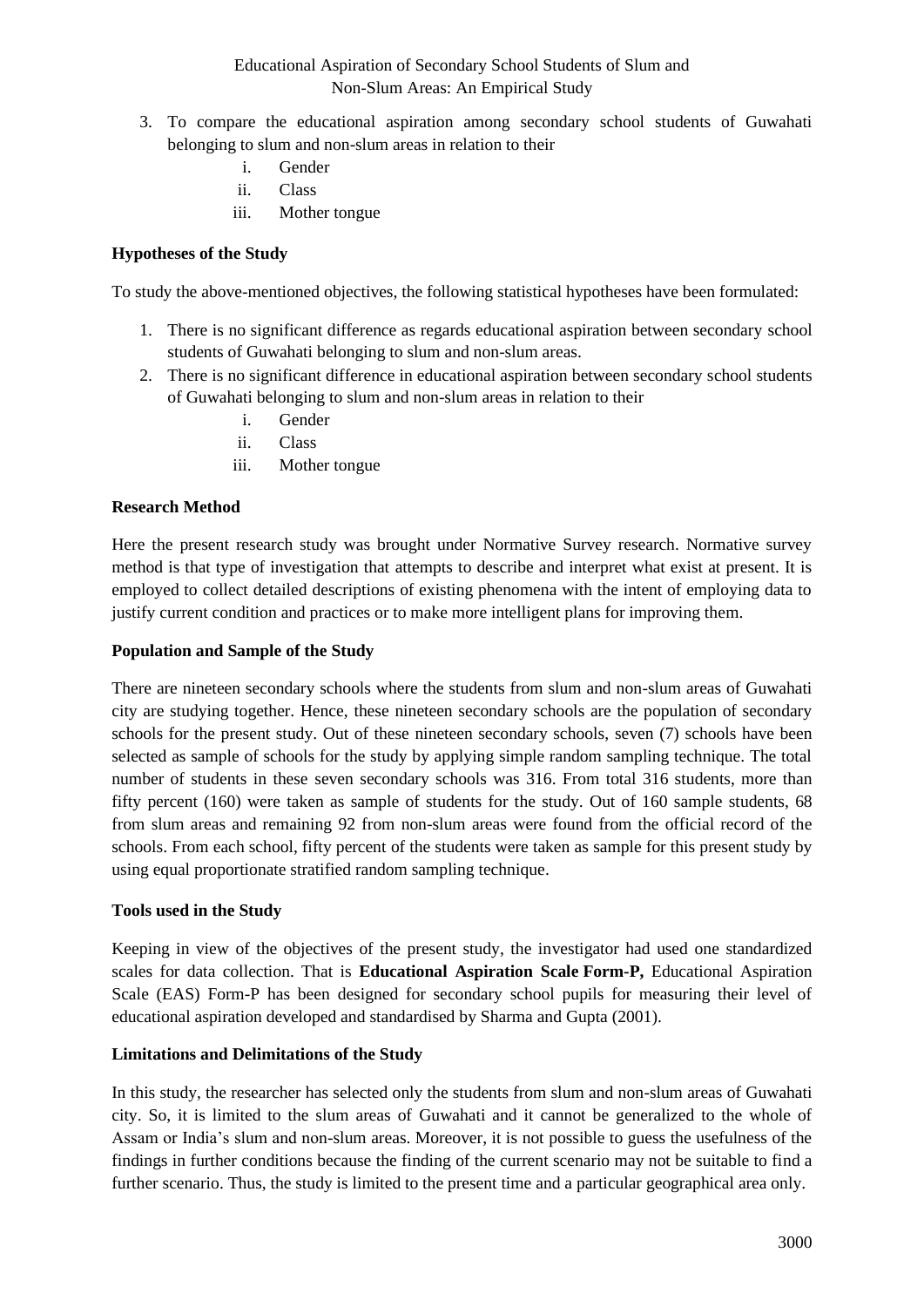The present study is delimited to class IX and X slum and non-slum students studying in secondary schools of Guwahati. The present study is also delimited to only those secondary schools of Guwahati city, where slum and non-slum students studying together. And, only the secondary schools of Guwahati under the Board of Secondary Education, Assam is included for this study.

# **Findings of the Study**

The data thus obtained has been statistically analysed and on the basis of analysis and interpretation of the data the following findings were drawn:

# **Educational aspirations of slum and non-slum students of Guwahati:**

- 1. Educational aspirations of students belong to slum area have scored 28.63 mean scores and shown average level of educational aspirations.
- 2. The slum area boys students have scored 27.62 mean scores and shown below average level of educational aspirations. And the slum area girls students of have scored 29.57 mean scores and shown average level of educational aspirations.
- 3. The 9<sup>th</sup> class students of slum area have scored 28.94 mean scores and shown average level of educational aspirations. And the  $10<sup>th</sup>$  class students of slum area have scored 28.51 mean scores and shown average level of educational aspirations
- 4. The students belong to SC categories from slum area have scored 27.72 mean scores and shown below average level of educational aspirations.
- 5. The students belong to OBC categories from slum area have scored 28.76 mean scores and shown average level of educational aspirations.
- 6. The students belong to General categories from slum area have scored 28.70 mean scores and shown average level of educational aspirations.
- 7. The students belong to ST categories from slum area have scored 29.75 mean scores and shown average level of educational aspirations.
- 8. The Assamese medium students from slum area have scored 28.65 mean scores and shown average level of educational aspirations and the Bengali medium students from slum area have scored 28.40 mean scores and shown average level of educational aspirations.
- 9. The educational aspirations of students belong to non-slum area students have scored 29.59 mean scores and shown average level of educational aspirations.
- 10. The non-slum area boys students have scored 28.19 mean scores and shown below average level of educational aspirations. And the non-slum area girls students have scored 30.65 mean scores and shown average level of educational aspirations.
- 11. The 9<sup>th</sup> class students of non-slum area have scored 28.89 mean scores and shown average level of educational aspirations. And the 10<sup>th</sup> class students of non-slum area have scored 29.81 mean scores and shown average level of educational aspirations.
- 12. The students belong to SC categories from non-slum area have scored 29.46 mean scores and shown below average level of educational aspirations.
- 13. The students belong to OBC categories from non-slum area have scored 30.09 mean scores and shown average level of educational aspirations.
- 14. The students belong to General categories from non-slum area have scored 30.04 mean scores and shown average level of educational aspirations.
- 15. The students belong to ST categories from non-slum area have scored 25.83 mean scores and shown average level of educational aspirations.
- 16. The Assamese medium students from non-slum area have scored 29.02 mean scores and shown average level of educational aspirations. And the Bengali medium students from non-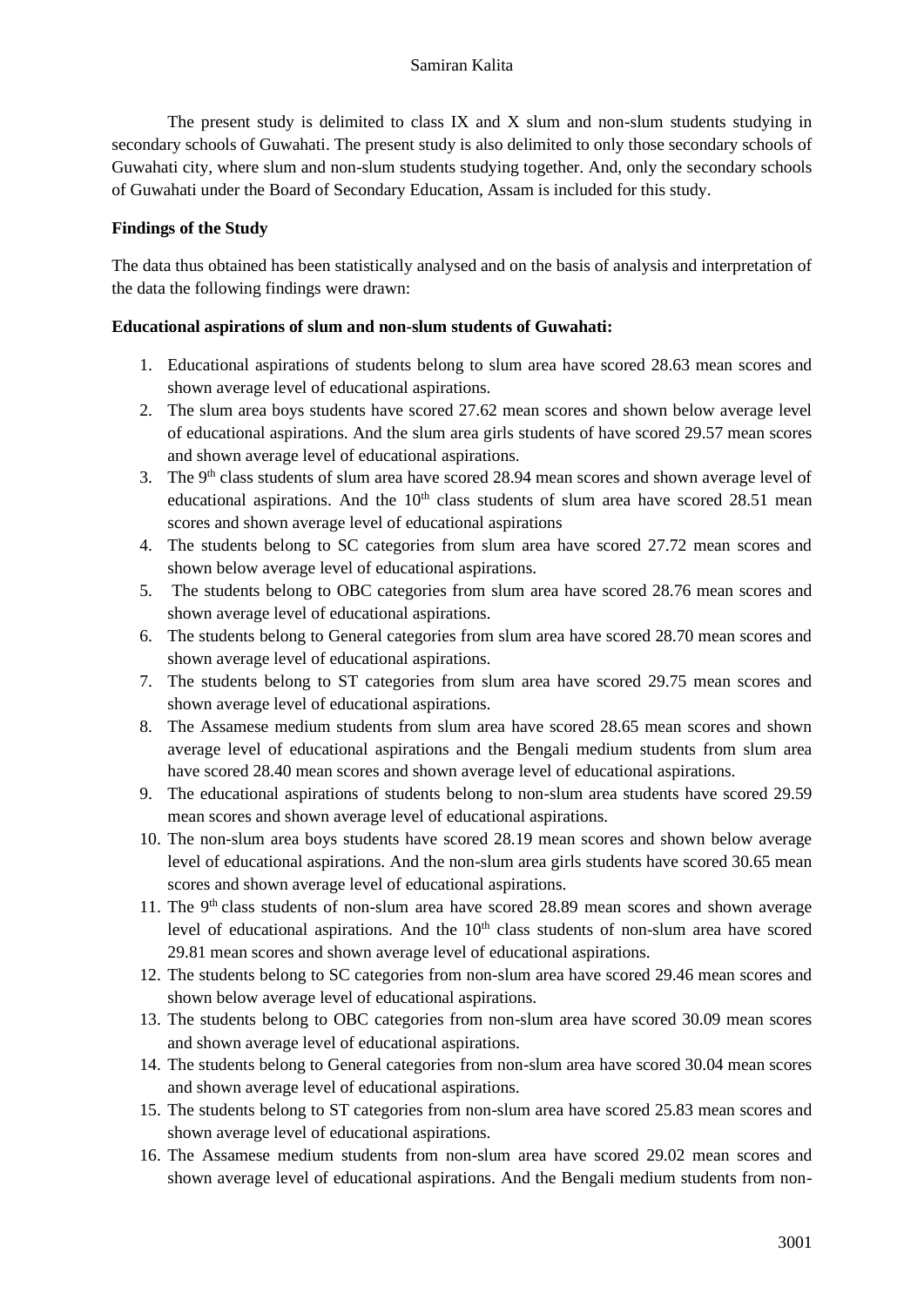# Educational Aspiration of Secondary School Students of Slum and Non-Slum Areas: An Empirical Study

slum area have scored 31.28 mean scores and shown above average level of educational aspirations.

# **Comparison of slum and non-slum secondary school students of Guwahati in their educational aspiration:**

- 1. The slum students and the sample of non-slum students have moderate level of educational aspirations and there is no significant difference in the educational aspiration of slum and non-slum students.
- 2. The boys students of slum area and the boys students of non-slum area have average/moderate level of educational aspirations and there is no significant difference in the educational aspiration of boys students of slum and non-slum areas.
- 3. The girls students of slum area and the sample of girls students of non-slum area have average/moderate level of educational aspirations and there is no significant difference in the educational aspiration of girls students of slum and non-slum areas.
- 4. The  $9<sup>th</sup>$  class students of slum area and the  $9<sup>th</sup>$  class students of non-slum area have average/moderate level of educational aspirations and there is no significant difference in the educational aspiration of  $9<sup>th</sup>$  class students of slum and non-slum areas.
- 5. The  $10<sup>th</sup>$  class students of slum area and the  $10<sup>th</sup>$  class students of non-slum area have average/moderate level of educational aspirations and there is no significant difference in the educational aspiration of  $10<sup>th</sup>$  class students of slum and non-slum areas.
- 6. The Assamese medium students of slum area and the Assamese medium students of non-slum area have average/moderate level of educational aspirations and there is no significant difference in the educational aspiration of Assamese medium students of slum and non-slum areas.
- 7. The Bengali medium students of slum area and the Bengali medium students of non-slum area have average/moderate and above average level of educational aspirations and there is no significant difference in the educational aspiration of samples of Bengali medium students of slum and non-slum areas.

# **Scope for Further Research**

A few suggestions for future research on the basis of the present study are:

- 1. The present work "Educational Aspiration of Secondary School Students of Slum and Non-Slum Areas: An Empirical Study" can be extended to other parts of Assam.
- 2. Studies need to be undertaken to study the relationship of slum dwellers with the non-slum dwellers of Assam.
- 3. Case studies can be conducted on the different slums of the cities of Assam.

# **Conclusion**

The present study has shown the level of educational aspiration of the secondary school students of slum and non-slum areas of Guwahati is average. Therefore, to rise up their aspiration, it is necessary to study the problems and take immediate remedial actions, because the secondary school students are the future citizens of the country and the progress of the nation depends upon them. Therefore, it is suggested that intensive researches involving governmental and non-governmental support are indispensable which would ultimately work out in integrating their inmates to larger society.